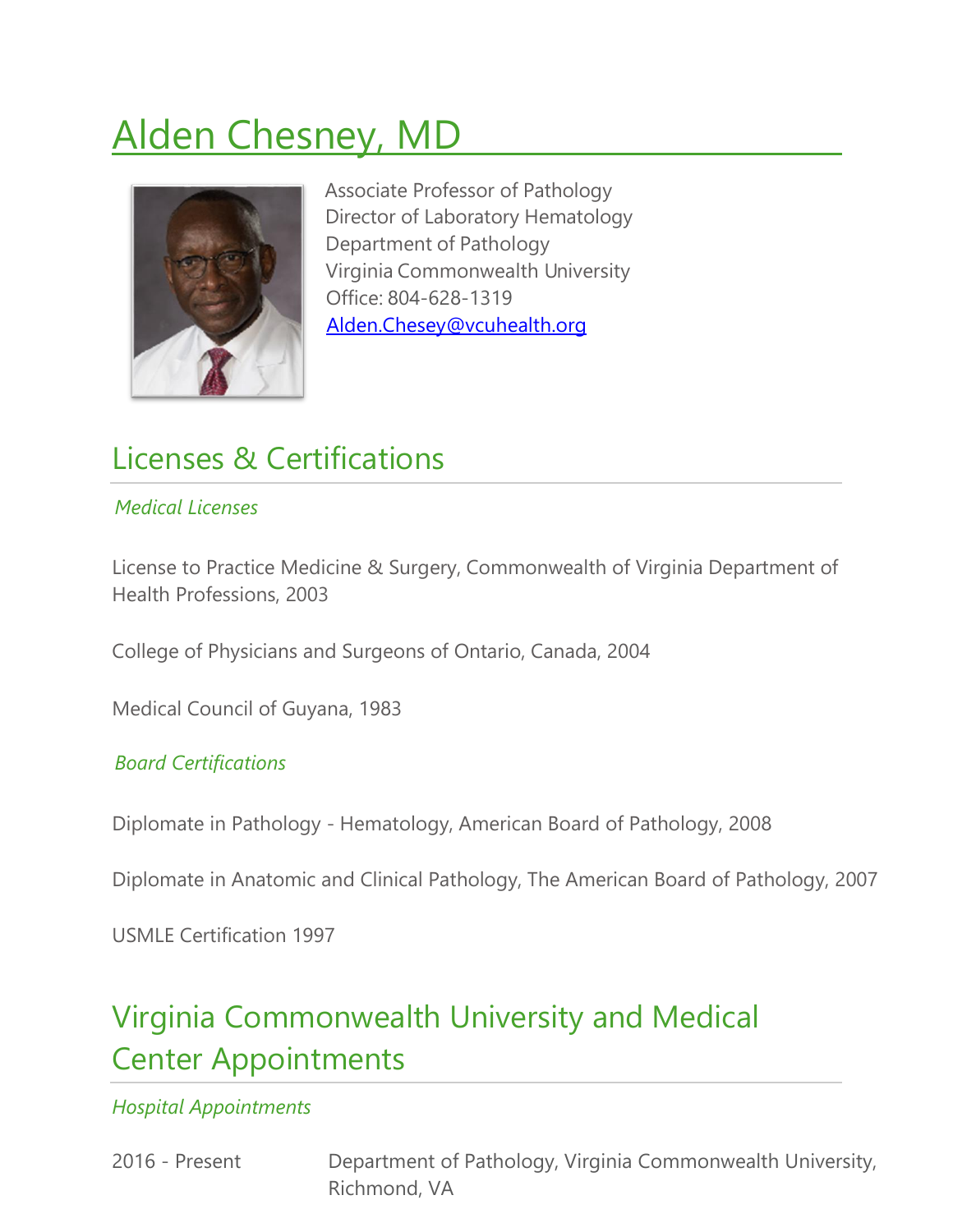#### *Academic Appointment History*

| 2016 - Present | Associate Professor, Department of Pathology, Virginia<br>Commonwealth University, Richmond, VA                                             |
|----------------|---------------------------------------------------------------------------------------------------------------------------------------------|
| 2016 - Present | Assistant Professor, Department of Laboratory Medicine<br>and Pathobiology, Faculty of Medicine, University of<br>Toronto, Canada           |
| 2016 - Present | Teaching Assistant, Clinical Fellow, Hematopathology,<br>Clinical Pathology, Sunnybrook Health Sciences Centre,<br>Toronto, Ontario, Canada |
| 2016 - Present | Teaching Assistant, Fellow, Department of Pathology,<br>Barnes-Jewish Hospital, St. Louis, MI                                               |
| 2016 - Present | Supervisor, Medical Practitioners Program, Faculty of<br>Health Sciences, University of Guyana, Georgetown,<br>Guyana                       |
| 2016 - Present | Associate Professor, Medical Practitioners Program,<br>Faculty of Health Sciences, University of Guyana,<br>Georgetown, Guyana              |
| 2016 - Present | Lecturer, Medical Practitioners Program, Faculty of Health<br>Sciences, University of Guyana, Georgetown, Guyana                            |

### Awards

- Certificate of Appreciation Addis Ababa University School of Medicine
- Certificate of Recognition of Services 10 years Sunnybrook Health Sciences **Centre**
- Certificate of Appreciation Addis Ababa University School of Medicine
- The Danny Ghazarian Resident Teaching Award Department of Laboratory Medicine & Pathobiology, Faculty of Medicine, University of Toronto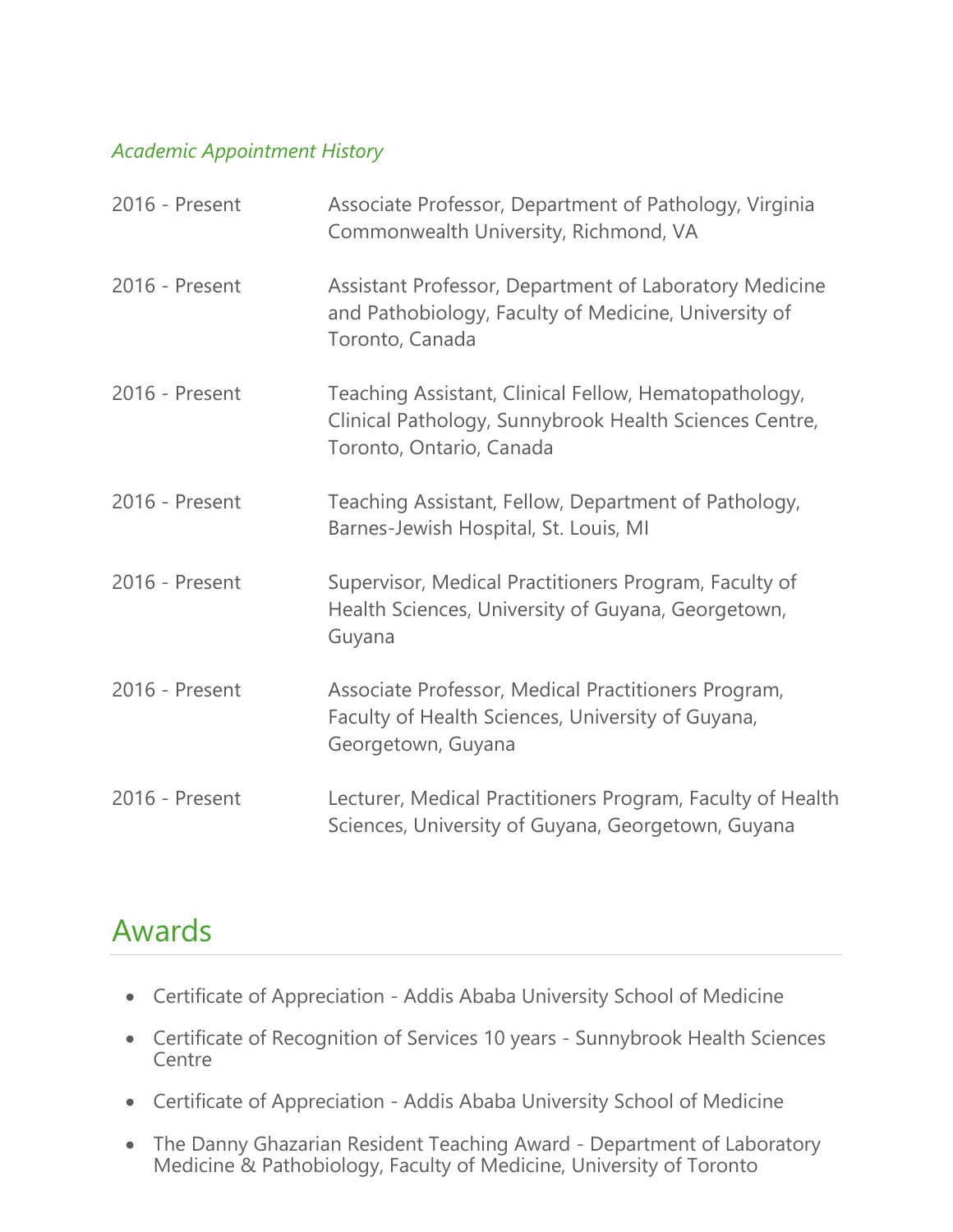- J.G. Scott Award for Excellence in Teaching Department of Laboratory Medicine & Pathobiology, Faculty of Medicine, University of Toronto
- CAP Foundation Informatics Award College of American Pathologists, Bronx, New York
- Certificate of Appreciation for Service in Health Ministry of Health, Georgetown, Guyana
- Award of Excellence for Graduate Research University of Havana-Cuba
- Most Outstanding Foreign Medical Graduate University of Havana-Cuba

### Professional Organizations

American Society of Clinical Pathologists American Society of Hematology Canadian Medical Association Ontario Medical Association College of American Pathologists United States and Canadian Academy of Pathology MDS Foundation European Society of Microscopy European Society of Hematology Guyana Medical Association Clinical Cytometry Society Society of Hematologic Oncology

### Grants (active)

VETAR GRANT PROJECT TITLE: Understanding Killer Immunoglobulin like Receptor Interactions to Optimize Natural Killer Cell Function in Stem Cell Transplantation, Principal Investigators: Amir Toor, Jason Reed, Colleen Jackson-Cook, Christina Wiedl, Alden Chesney Role: Assist in all aspects study design and in the interpretation of results

CHRB GRANT: A new approach for detecting IGH translocations in hematologic malignancies, Principal Investigator(s): Jason Reed, Ph.D., Colleen Jackson-Cook, Ph.D.; Amir Toor,M.D.; and Alden Chesney, MD Role: Assist in all aspects study design and in the interpretation of results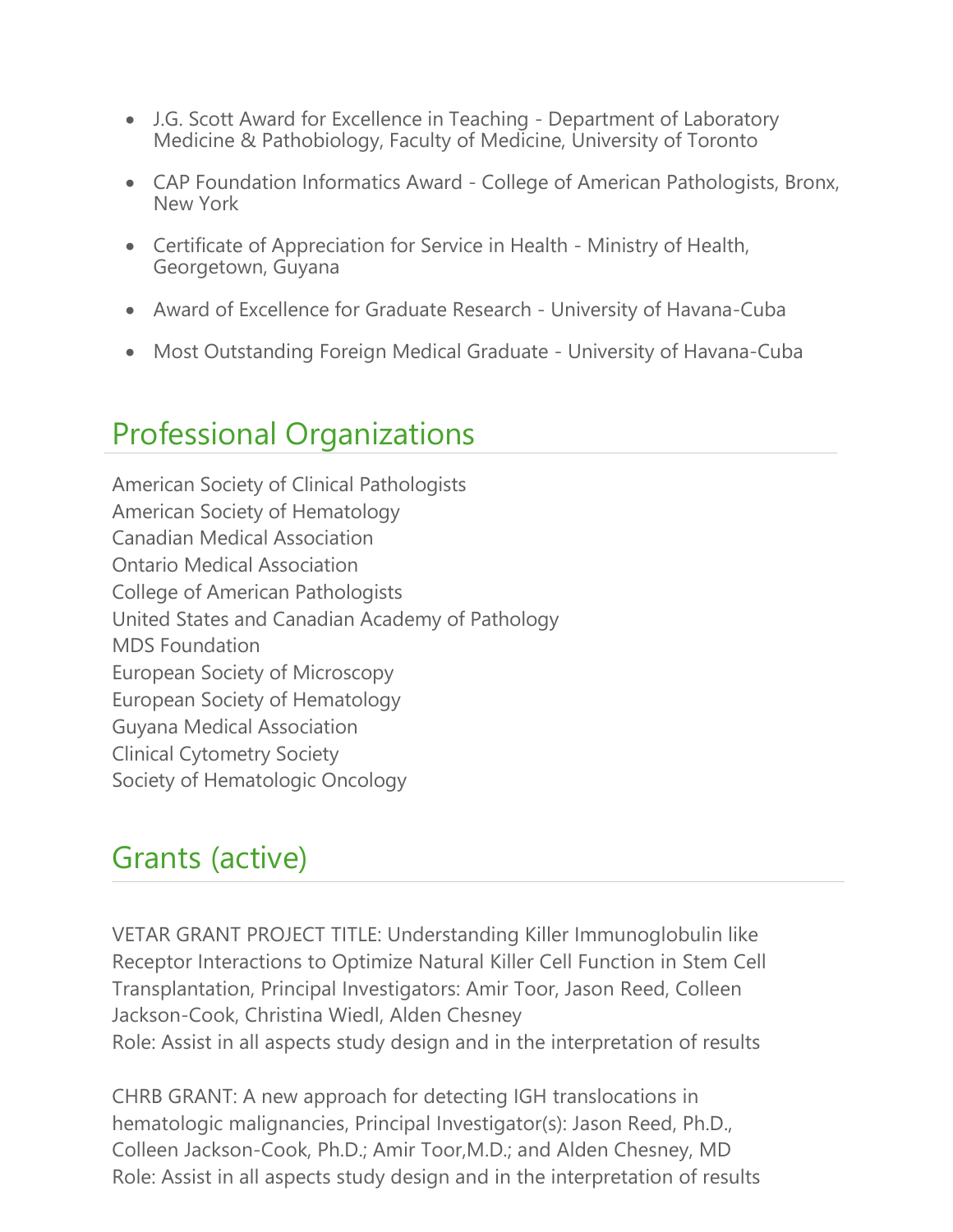MCC PILOT PROJECT GRANT No 501256 TITLE: A practical single molecule approach for detecting cryptic translocations in hematologic malignancies Principal Investigators: Jason Reed and Alden Chesney Role: Assist in all aspects study design and in the interpretation of results May 2018 – April 2022

### Recent Invited Presentations

Interference of Daratumumab with Flow Cytometric Assessment of Plasma Cell Myeloma, International Conference on Medical Pathology, Houston, USA Session - I, Hematopathology / Laboratory Medicine, February 2020

### Recent Publications

### *Peer Reviewed Publications*

1. Elizabeth Krieger, Roy Sabo, Sanauz Moezzi, Caitlin Cain, Catherine Roberts, Pamela Kimball, **Alden Chesney**, John McCarty, Armand Keating, Rizwan Romee, Christina Wiedl, Rehan Qayyum, Amir Toor. Killer Immunoglobulin-Like Receptor-Ligand Interactions Predict Clinical Outcomes following Unrelated Donor Transplantations Biology of Blood and Bone Marrow Transplantation. April 2020, 26 (4): 672-682. <https://doi.org/10.1016/j.bbmt.2019.10.016>

2. Sean R. Koebley, Andrey Mikheikin, Kevin Leslie, Daniel Guest, Wendy McConnell-Wells, Joshua H. Lehman, Taha Al Juhaishi, Xiaojie Zhang, Catherine H. Roberts, Loren Picco, Amir Toor, **Alden Chesney**, and Jason Reed. Digital Polymerase Chain Reaction Paired with High-Speed Atomic Force Microscopy for Quantitation and Length Analysis of DNA Length Polymorphisms. ACS Nano 2020, 14, 11, 15385-15393. DOI: 10.1021/acsnano.0c0589

3. Sindel A, Taylor T, **Chesney A**, Clark W, Fowler AA 3rd, Toor AA. Hematopoietic stem cell mobilization following PD-1 blockade: Cytokine release syndrome after transplantation managed with ascorbic acid. Eur J Haematol. 2019 Aug; 103(2):134-136. PMID: 31140644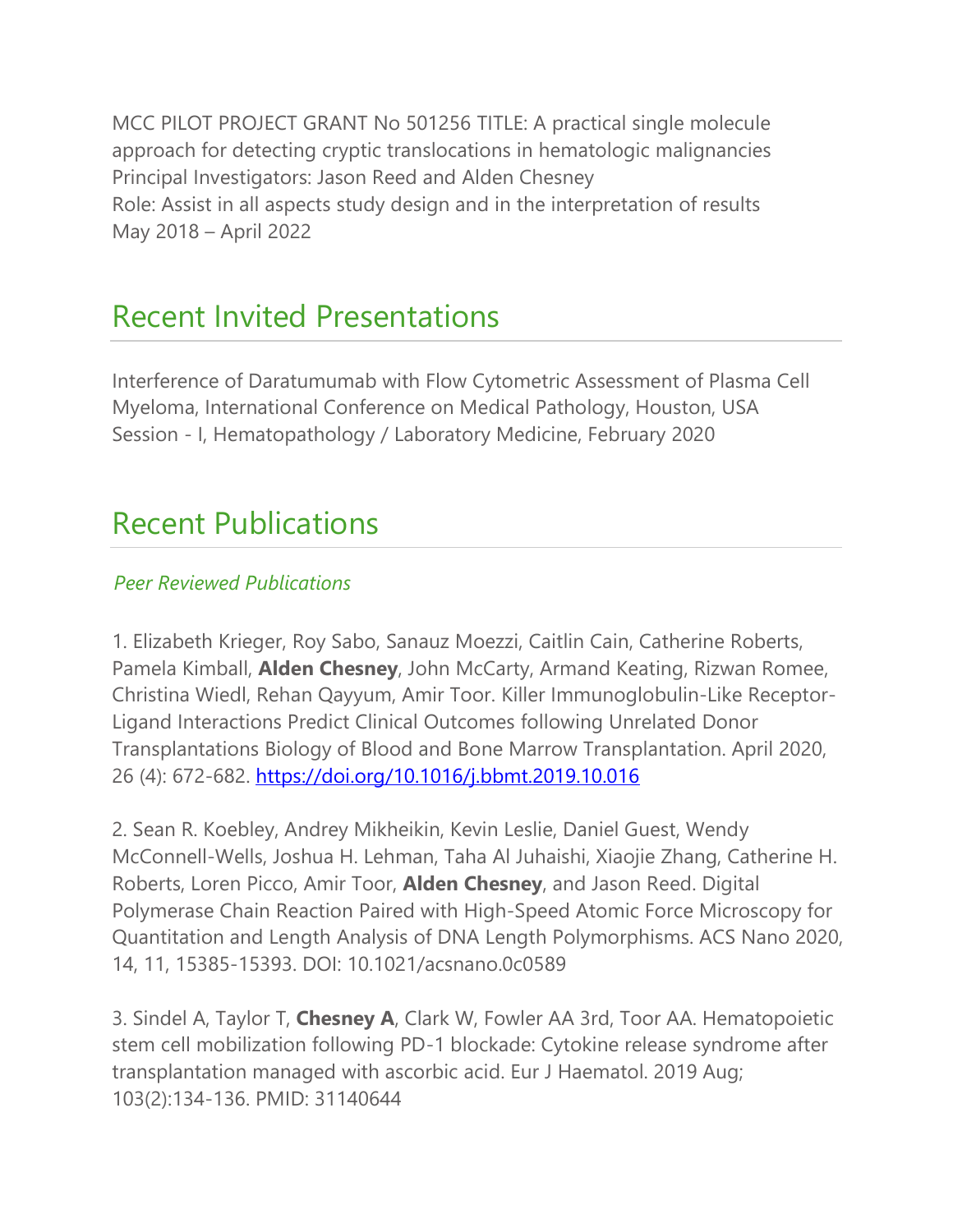4. Christine V. Ichim, Dzana D. Dervovic, Lap Shu Alan Chan, Claire J. Robertson, **Alden Chesney**, Marciano D. Reis, Richard A. Wells The orphan nuclear receptor EAR-2 (NR2F6) inhibits hematopoietic cell differentiation and induces myeloid dysplasia in vivo Biomark Res. 2018; 6: 36. Published online 2018 Dec 7. doi: 10.1186/s40364-018-0149-4 PMCID: PMC6286615

5. Mikheikin A, Olsen A, Leslie K, Russell-Pavier F, Yacoot A, Picco L, Payton O, Toor A, **Chesney A**, Gimzewski JK, Mishra B, Reed J. DNA nanomapping using CRISPR-Cas9 as a programmable nanoparticle. Nat Commun. 2017 Nov 21; 8(1):1665. PMID: 29162844

6. Riley RS, Williams D, Ross M, Zhao S, **Chesney A**, Clark BD, Ben-Ezra JM. Bone marrow aspirate and biopsy: a pathologist's perspective. II. interpretation of the bone marrow aspirate and biopsy. J Clin Lab Anal. 2009; 23(5):259-307. PMID: 19774631

### *Editorials, Reviews, Commentaries, Proceedings, Invited Published Papers in Peer Reviewed Journals*

1. Riley RS, Idowu M, **Chesney A**, Zhao S, McCarty J, Lamb LS, Ben-Ezra JM. Hematologic aspects of myeloablative therapy and bone marrow transplantation. J Clin Lab Anal. 2005; 19(2):47-79. PMID: 15756708

2. Toor AA, **Chesney A**, Zweit J, Reed J, Hashmi SK. A dynamical systems perspective on chimeric antigen receptor T-cell dosing. Bone Marrow Transplant. 2019 Mar; 54 (3):485-489. PMID: 30171224

#### *Books, Book Chapters and Monographs*

1. **Chesney AE**, Good DJ, Reis MD. Clinical utility of flow cytometry in the study of erythropoiesis and non-clonal red cell disorders. In: Darzynkiewicz Z, Holden E, Orfao A, Telford WG, Wlodkowic (Eds.) Cytometry 5th Edition. Recent Advances in Cytometry. June 2011

#### *Published Abstracts or Proceedings*

1. S. Koebley, J. Reed, A. Mikheikin, K. Leslie, W. McConnell-Wells, J. Lehman, T. Al Juhaishi, X. Zhang, C. Roberts, A. Toor, **A. Chesney** Digital PCR Paired with High-Speed AFM for Quantitation and Length Analysis of DNA Length Polymorphisms Journal of Molecular Diagnostics, November 2020, Vol. 22 Issue 11, S92.